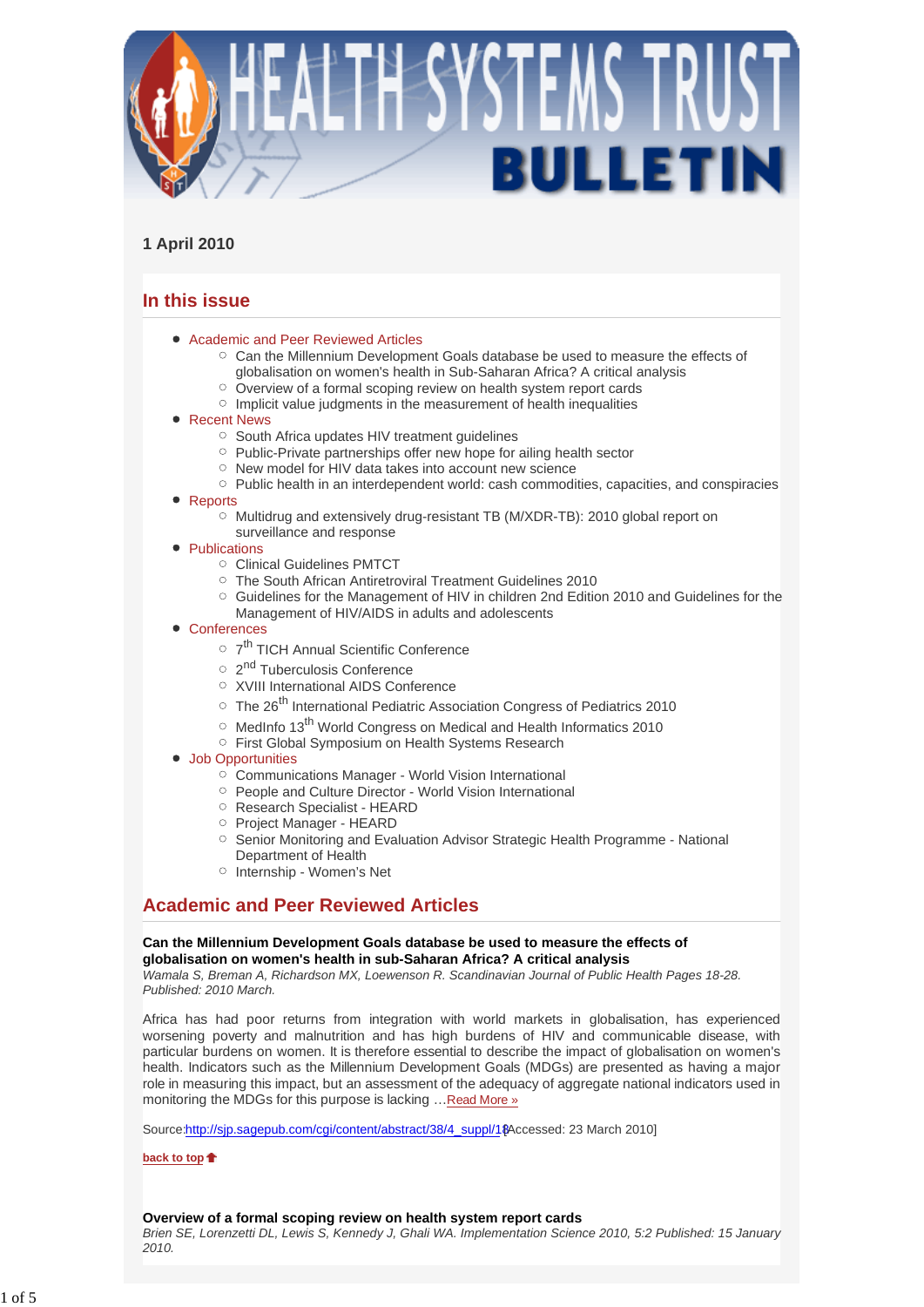There is an extensive body of literature on health system quality reporting that has yet to be characterised. Scoping is a novel methodology for systematically assessing the breadth of a body of literature in a particular research area. Our objectives were to showcase the scoping review methodology in the review of health system quality reporting, and to report on the extent of the literature in this area …Read More »

Source:http://www.ncbi.nlm.nih.gov/pmc/articles/PMC2823624[Accessed: 25 March 2010]

**back to top**

## **Implicit value judgments in the measurement of health inequalities**

*Harper S, King NB, Meersman SC, Reichman ME, Breen N, Lynch J. Milbank Quarterly: A Multidisciplinary Journal of Population Health and Health Policy. Published: March 2010.*

Quantitative estimates of the magnitude, direction, and rate of change of health inequalities play a crucial role in creating and assessing policies aimed at eliminating the disproportionate burden of disease in disadvantaged populations. It is generally assumed that the measurement of health inequalities is a value-neutral process, providing objective data that are then interpreted using normative judgments about whether a particular distribution of health is just, fair, or socially acceptable …Read More »

Source:http://www.milbank.org/quarterly/8801feat.html Accessed: 26 March 2010]

**back to top**

# **Recent News**

### **South Africa updates HIV treatment guidelines**

*Aidsmap. Published: 29 March 2010*

South Africa's National AIDS Council has published updated HIV treatment guidelines that will reduce the use of stavudine (d4T), promote earlier treatment for pregnant women and people with HIV and TB, and improve the regimen used to prevent vertical transmission in pregnant women. The new guidelines adopt some of the recent recommendations made by the World Health Organization, most notably phasing out the use of stavudine …Read More »

Source:http://www.aidsmap.com/en/news/3BDAF7AC-A673-40EF-946B-2B7781C612E6.asp [Accessed: 30 March 2010]

**back to top**

## **Public-Private partnerships offer new hope for ailing health sector**

*allAfria.com. Published: 23 March 2010.*

The government is looking to the private sector to help upgrade dilapidated public hospitals, a strategic shift that has placed it on a collision course with trade unions ... Read More »

Source:http://allafrica.com/stories/201003230069.html Accessed: 23 March 2010]

**back to top**

### **New model for HIV data takes into account new science**

*Health-e. Published: 23 March 2010.*

Modelers Leigh Johnson of the Centre for Infectious Disease Epidemiology and Research and Rob Dorrington of the Centre for Actuarial Research at the University of Cape Town were discussing the ASSA 2008 model, which is to replace the ASSA 2003 model for estimating HIV prevalence, HIV-related deaths, the numbers of those in need of ARVs and the impact of HIV interventions. The new model will be officially released in the next three weeks. According to Johnson, the reason the model needed to be updated was because the prevalence data projected was no longer correct because of the new data that emerged from South Africa's antenatal HIV-prevalence survey …Read More »

Source:http://www.health-e.org.za/news/article.php?uid=2003269 $\beta$ Accessed: 23 March 2010]

**back to top**

**Public health in an interdependent world: cash commodities, capacities, and conspiracies** *Dr Margaret Chan. World Health Organization. Published: 24 March 2010.*

On the event of World TB Day, Dr Margaret Chan, Director-General of WHO presented the 8th Annual Jeffrey P. Koplan Global Leadership in Public Health lecture in Atlanta, USA. Dr Chan discussed the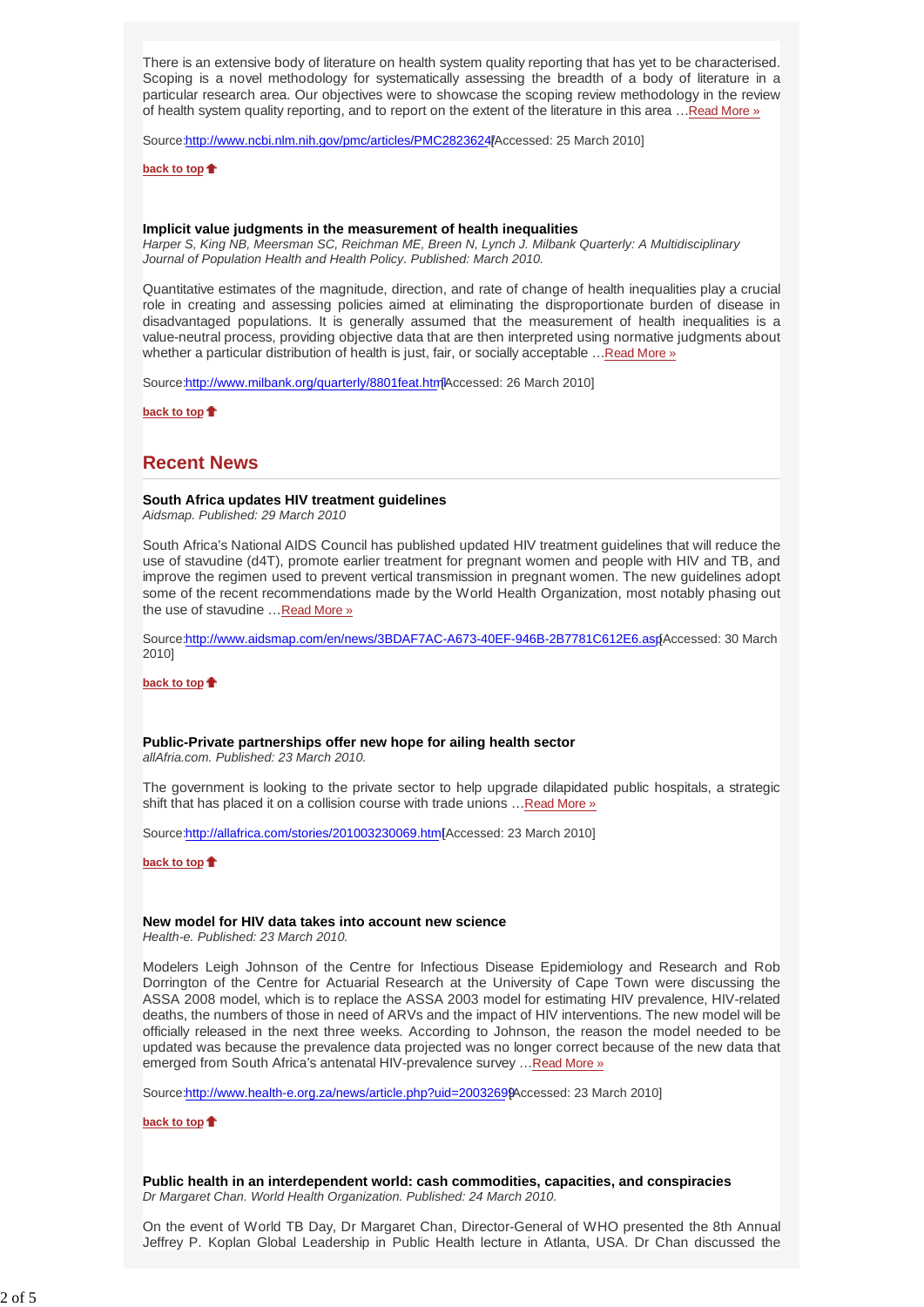advances of public health in the first decade of the 21st century. The lecture commented that although the decade produced many gains like spurring the development of new vaccines; it also revealed some problems such as issues due to rapid urbanisation, and unhealthy lifestyles …Read More »

Source:http://www.who.int/dg/speeches/2010/koplan\_20100324/en/index.html Accessed: 25 March 2010]

**back to top**

# **Reports**

## **Multidrug and extensively drug-resistant TB (M/XDR-TB): 2010 global report on surveillance and response**

*World Health Organization. Published: March 2010.*

This new report on anti-tuberculosis (TB) drug resistance by the World Health Organisation (WHO) updates "Anti-tuberculosis drug resistance in the world: Report No. 4" published by WHO in 2008. It summarizes the latest data and provides latest estimates of the global epidemic of multidrug and extensively drug-resistant tuberculosis (M/XDR-TB). For the first time, this report includes an assessment of the progress countries ... Full Report »

Source:http://whqlibdoc.who.int/publications/2010/9789241599191\_eng.pdfAccessed: 23 March 2010]

**back to top**

# **Publications**

## **Clinical Guidelines PMTCT (Prevention of Mother-to-Child Transmission)**

*National Department of Health*

This document is an update of the national PMTCT Policy and Guidelines. It aims to provide continued guidance towards a reduction in the vertical transmission of HIV, building on work done since the inception of the programme and the 2008 Policy and Guidelines document …Full Publication »

Source:http://www.doh.gov.za/docs/factsheets/guidelines/pmtct.pdAccessed: 30 March 2010]

**back to top**

## **The South African Antiretroviral Treatment Guidelines 2010**

*National Department of Health*

This document includes: standardized national eligibility criteria for starting ART regimens for adults and adolescents, standardized national ART regimens for adults and adolescents, standardized national monitoring for adults and adolescents with HIV, standardized national eligibility criteria for starting ART regimens for infants and children …Full Publication »

Source:http://www.doh.gov.za/docs/factsheets/guidelines/art.pdfAccessed: 30 March 2010]

#### **back to top**

# **Guidelines for the Management of HIV in children 2nd Edition 2010 and Guidelines for the Management of HIV/AIDS in adults and adolescents**

*National Department of Health*

The National Department of Health has released new guidelines to health practitioners with regard to the comprehensive management of HIV and AIDS infected children, adults and adolescents. The new ART regimens are described as well as laboratory and clinical monitoring at diagnosis, at initiation of antiretroviral treatment and whilst on treatment …Full Publication on Children » Full Publication on Adults »

Source:http://www.doh.gov.za/docs/factsheets/guidelines/adult\_art.pdAccessed: 30 March 2010] Source:http://www.doh.gov.za/docs/factsheets/guidelines/paediatric.pt [Accessed: 30 March 2010]

**back to top**

# **Conferences**

**7th TICH Annual Scientific Conference** *29th April - 2nd May 2010. Kisumu, Kenya.*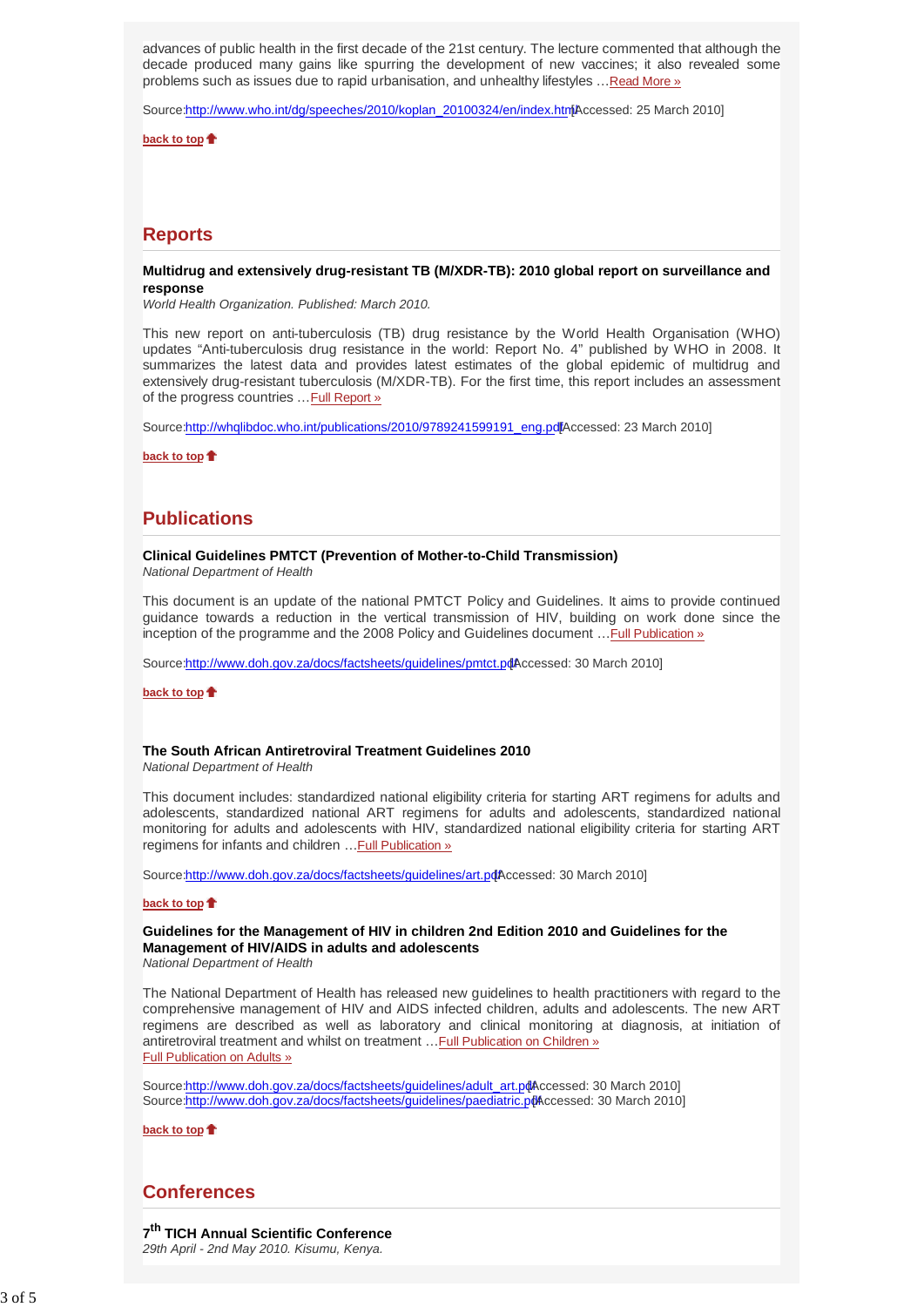The aim of the conference is to share innovations and success stories to inform approaches to address challenges in accelerating progress towards Millennium Development Goals (MDGs). The conference will also seek to share strategies to contextualize imported innovations in the achievement of MDGs and define effective packages for action to accelerate progress, in the spirit of self-reliance and self-determination. Over 300 participants from Africa, Europe, Asia and America are expected to facilitate the sharing of the approaches, models, best practices, lessons learnt, experiences and challenges in MDGs within the African context. For more information ck here

**back to top**

## **2nd Tuberculosis Conference**

*1-4 June 2010. ICC Durban, South Africa.*

The 2<sup>nd</sup> SA TB Conference in Durban, South Africa from 1 to 4 June 2010 will focus on partnerships and how solidarity among the state, private sector and civil society at all levels and structures can increase access to services and prevent people dying from a curable disease. Forging Strategic Partnerships to Fight TB and HIV is the theme for this Conference, which will build on the awareness and commitment made by 1657 people that contributed to the success of the 1<sup>st</sup> SA TB Conference in 2008. More information can be found a**http://www.tbconference.co.za** 

**back to top**

### **XVIII International AIDS Conference**

*18-23 July 2010. Vienna, Austria.*

The International AIDS Conference is the premier gathering for those working in the field of HIV, as well as policy makers, persons living with HIV and other individuals committed to ending the pandemic. It is a chance to assess where we are, evaluate recent scientific developments and lessons learnt, and collectively chart a course forward. Click here for more information

#### **back to top**

## **The 26th International Pediatric Association Congress of Pediatrics 2010**

*4-9 August 2010. Johannesburg, Gauteng, South Africa.*

Three leading paediatric associations, IPA, SAPA, and UNASPA, are uniting to host the 26<sup>th</sup> International Paediatric Association Congress of Paediatrics.

More than 5,000 participants are expected to attend this landmark event, the first IPA Congress to be held in Sub-Saharan Africa. Just five years before the due date of the Millennium Development Goals (MDGs), IPA 2010 will unite paediatricians and health professionals working towards the MDGs target to reduce child mortality by two thirds before 2015. Registration Details »

Source: http://www.kenes.com/ipa/mailshot/ms3.htm?ref3=db1Accessed: 13 October 2009]

**back to top**

# **MedInfo 13th World Congress on Medical and Health Informatics 2010**

*12-15 September 2010. Cape Town, South Africa.*

This will be the first time MEDINFO is held in Africa. It promises to boost exposure to grassroots healthcare delivery and the underpinning health information systems. This will open the door to new academic partnerships into the future and help to nurture a new breed of health informaticians. Registration Details »

Source: www.medinfo2010.org [Accessed: 13 October 2009]

**back to top**

## **First Global Symposium on Health Systems Research**

*16-19 November 2010, Montreux, Switzerland*.

The World Health Organization and partners will convene the inaugural global symposium on health systems research on 16-19 November 2010. Researchers, policy-makers, funders, and other stakeholders representing diverse constituencies will gather in Montreux, Switzerland to share evidence, identify significant knowledge gaps, and set a research agenda that reflects the needs of lowand middle-income countries. The first symposium will be dedicated to improving the scientific evidence needed by health policy-makers and practitioners to inform their decisions related to accelerating universal health coverage. Registration Details »

Source: http://www.hsr-symposium.org/ Accessed: 04 February 2010].

**back to top**